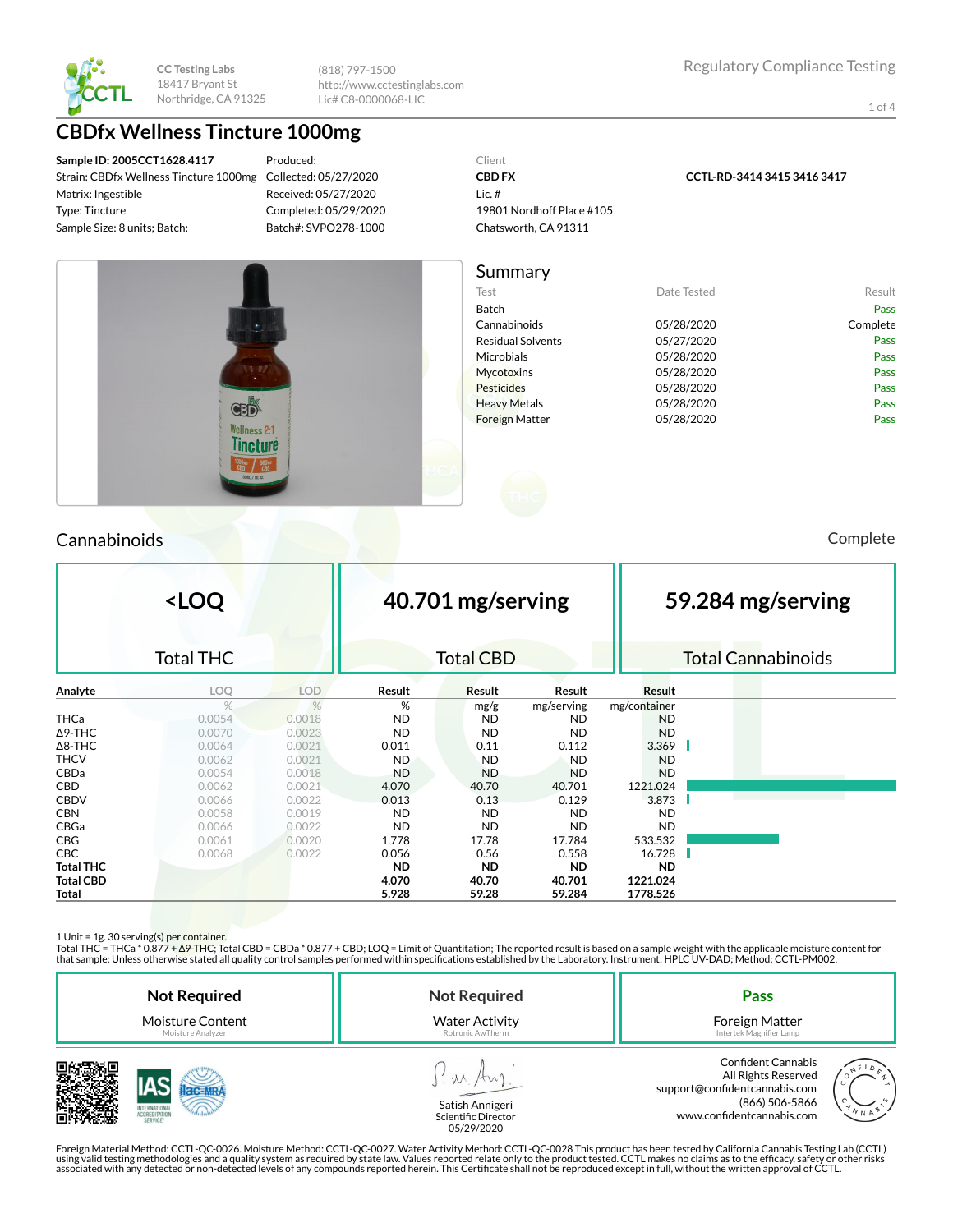

(818) 797-1500 http://www.cctestinglabs.com Lic# C8-0000068-LIC

2 of 4

## **CBDfx Wellness Tincture 1000mg**

| Sample ID: 2005CCT1628.4117                                  | Produced:             | Client                    |                             |
|--------------------------------------------------------------|-----------------------|---------------------------|-----------------------------|
| Strain: CBDfx Wellness Tincture 1000mg Collected: 05/27/2020 |                       | <b>CBD FX</b>             | CCTL-RD-3414 3415 3416 3417 |
| Matrix: Ingestible                                           | Received: 05/27/2020  | Lic. $#$                  |                             |
| Type: Tincture                                               | Completed: 05/29/2020 | 19801 Nordhoff Place #105 |                             |
| Sample Size: 8 units; Batch:                                 | Batch#: SVPO278-1000  | Chatsworth, CA 91311      |                             |

### Pesticides **Passage Contract Contract Contract Contract Contract Contract Contract Contract Contract Contract Contract Contract Contract Contract Contract Contract Contract Contract Contract Contract Contract Contract Cont**

| Analyte             | <b>LOD</b> | LOO       | Limit          | Mass      | <b>Status</b> | Analyte                 | LOD       | LOO       | Limit         | Mass      | <b>Status</b> |
|---------------------|------------|-----------|----------------|-----------|---------------|-------------------------|-----------|-----------|---------------|-----------|---------------|
|                     | $\mu$ g/g  | $\mu$ g/g | $\mu$ g/g      | $\mu$ g/g |               |                         | $\mu$ g/g | $\mu$ g/g | $\mu$ g/g     | $\mu$ g/g |               |
| Abamectin           | 0.04       | 0.078     | 0.3            | <b>ND</b> | Pass          | Fludioxonil             | 0.02      | 0.078     | 30            | <b>ND</b> | Pass          |
| Acephate            | 0.005      | 0.078     | 5              | <b>ND</b> | Pass          | Hexythiazox             | 0.005     | 0.078     | 2             | <b>ND</b> | Pass          |
| Acequinocyl         | 0.04       | 0.078     | 4              | <b>ND</b> | Pass          | Imazalil                | 0.005     | 0.078     | 0.005         | <b>ND</b> | Pass          |
| Acetamiprid         | 0.005      | 0.078     | 5              | <b>ND</b> | Pass          | Imidacloprid            | 0.005     | 0.078     | 3             | <b>ND</b> | Pass          |
| Aldicarb            | 0.005      | 0.078     | 0.005          | <b>ND</b> | Pass          | <b>Kresoxim Methyl</b>  | 0.005     | 0.078     | 1             | <b>ND</b> | Pass          |
| Azoxystrobin        | 0.02       | 0.078     | 40             | <b>ND</b> | Pass          | Malathion               | 0.039     | 0.078     | 5             | <b>ND</b> | Pass          |
| <b>Bifenazate</b>   | 0.005      | 0.078     | 5              | <b>ND</b> | Pass          | Metalaxyl               | 0.005     | 0.078     | 15            | <b>ND</b> | Pass          |
| <b>Bifenthrin</b>   | 0.01       | 0.078     | 0.5            | <b>ND</b> | Pass          | Methiocarb              | 0.005     | 0.078     | 0.005         | <b>ND</b> | Pass          |
| <b>Boscalid</b>     | 0.005      | 0.078     | 10             | <b>ND</b> | Pass          | Methomyl                | 0.005     | 0.078     | 0.1           | <b>ND</b> | Pass          |
| Captan              | 0.3        | 0.4       | 5              | <b>ND</b> | Pass          | Mevinphos               | 0.005     | 0.078     | 0.005         | <b>ND</b> | Pass          |
| Carbaryl            | 0.005      | 0.078     | 0.5            | <b>ND</b> | Pass          | Myclobutanil            | 0.005     | 0.078     | 9             | <b>ND</b> | Pass          |
| Carbofuran          | 0.005      | 0.078     | 0.005          | <b>ND</b> | Pass          | <b>Naled</b>            | 0.005     | 0.078     | 0.5           | <b>ND</b> | Pass          |
| Chlorantraniliprole | 0.005      | 0.078     | 40             | <b>ND</b> | Pass          | Oxamvl                  | 0.005     | 0.078     | 0.2           | <b>ND</b> | Pass          |
| Chlordane           | 0.005      | 0.078     | 0.005          | <b>ND</b> | Pass          | Paclobutrazol           | 0.005     | 0.078     | 0.005         | <b>ND</b> | Pass          |
| Chlorfenapyr        | 0.01       | 0.078     | 0.01           | <b>ND</b> | Pass          | Parathion Methyl        | 0.02      | 0.078     | 0.02          | <b>ND</b> | Pass          |
| Chlorpyrifos        | 0.02       | 0.078     | 0.02           | <b>ND</b> | Pass          | Pentachloronitrobenzene | 0.005     | 0.078     | 0.2           | <b>ND</b> | Pass          |
| Clofentezine        | 0.005      | 0.078     | 0.5            | <b>ND</b> | Pass          | Permethrin              | 0.02      | 0.078     | 20            | <b>ND</b> | Pass          |
| Coumaphos           | 0.01       | 0.078     | 0.01           | <b>ND</b> | Pass          | Phosmet                 | 0.005     | 0.078     | 0.2           | <b>ND</b> | Pass          |
| Cyfluthrin          | 0.3        | 0.6       | 1              | <b>ND</b> | Pass          | Piperonyl Butoxide      | 0.005     | 0.078     | 8             | <b>ND</b> | Pass          |
| Cypermethrin        | 0.15       | 0.3       | $\mathbf 1$    | <b>ND</b> | Pass          | <b>Prallethrin</b>      | 0.03      | 0.078     | 0.4           | <b>ND</b> | Pass          |
| Daminozide          | 0.036      | 0.078     | 0.036          | <b>ND</b> | Pass          | Propiconazole           | 0.005     | 0.078     | 20            | <b>ND</b> | Pass          |
| Diazinon            | 0.005      | 0.078     | 0.2            | <b>ND</b> | Pass          | Propoxur                | 0.005     | 0.078     | 0.005         | <b>ND</b> | Pass          |
| <b>Dichlorvos</b>   | 0.039      | 0.078     | 0.039          | <b>ND</b> | Pass          | Pyrethrins              | 0.05      | 0.1       | 1             | <b>ND</b> | Pass          |
| Dimethoate          | 0.005      | 0.078     | 0.005          | <b>ND</b> | Pass          | Pyridaben               | 0.005     | 0.078     | 3             | <b>ND</b> | Pass          |
| Dimethomorph        | 0.078      | 0.313     | 20             | <b>ND</b> | Pass          | Spinetoram              | 0.005     | 0.078     | 3             | <b>ND</b> | Pass          |
| Ethoprophos         | 0.005      | 0.078     | 0.005          | <b>ND</b> | Pass          | Spinosad                | 0.005     | 0.078     | 3             | <b>ND</b> | Pass          |
| Etofenprox          | 0.005      | 0.078     | 0.005          | <b>ND</b> | Pass          | Spiromesifen            | 0.005     | 0.078     | 12            | <b>ND</b> | Pass          |
| Etoxazole           | 0.005      | 0.078     | 1.5            | <b>ND</b> | Pass          | Spirotetramat           | 0.005     | 0.078     | 13            | <b>ND</b> | Pass          |
| Fenhexamid          | 0.015      | 0.078     | 10             | <b>ND</b> | Pass          | Spiroxamine             | 0.005     | 0.078     | 0.005         | <b>ND</b> | Pass          |
| Fenoxycarb          | 0.005      | 0.078     | 0.005          | <b>ND</b> | Pass          | Tebuconazole            | 0.005     | 0.078     | $\mathcal{P}$ | <b>ND</b> | Pass          |
| Fenpyroximate       | 0.005      | 0.078     | $\overline{2}$ | <b>ND</b> | Pass          | Thiacloprid             | 0.005     | 0.078     | 0.005         | <b>ND</b> | Pass          |
| Fipronil            | 0.005      | 0.078     | 0.005          | <b>ND</b> | Pass          | Thiamethoxam            | 0.005     | 0.078     | 4.5           | <b>ND</b> | Pass          |
| Flonicamid          | 0.005      | 0.078     | $\overline{2}$ | <b>ND</b> | Pass          | Trifloxystrobin         | 0.005     | 0.078     | 30            | <b>ND</b> | Pass          |

Date Tested: 05/28/2020

LOQ = Limit of Quantitation; Unless otherwise stated all quality control samples performed within specifications established by the Laboratory. Instrument: LC/MS, GC/MS;<br>Method: CCTL-PM020 (LC/MS), CCTL-PM030 (GC/MS).



**W** 

Confident Cannabis All Rights Reserved support@confidentcannabis.com (866) 506-5866 www.confidentcannabis.com



Satish Annigeri Scientific Director 05/29/2020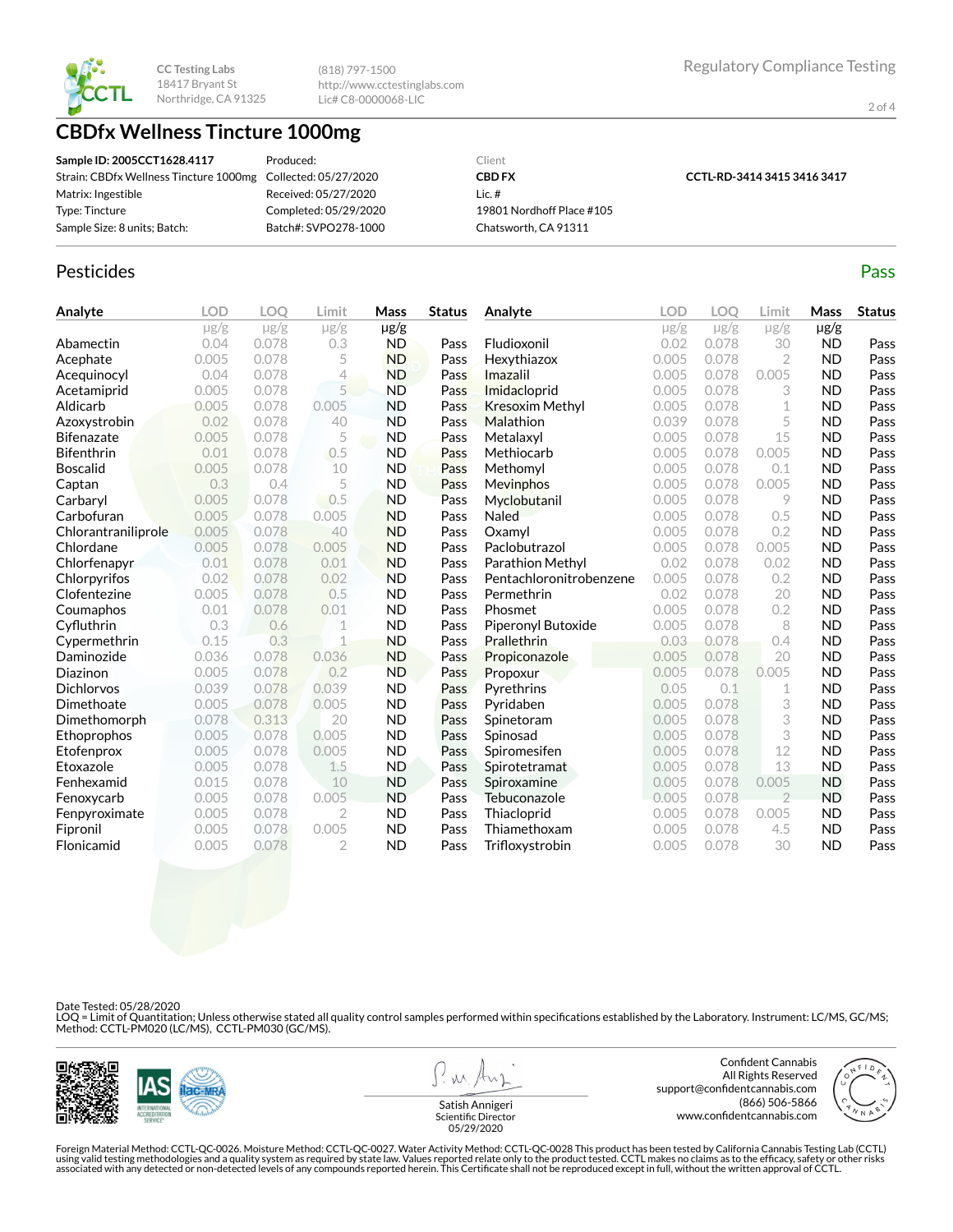

(818) 797-1500 http://www.cctestinglabs.com Lic# C8-0000068-LIC

3 of 4

# **CBDfx Wellness Tincture 1000mg**

| Sample ID: 2005CCT1628.4117                                  | Produced:             | Client                    |                             |
|--------------------------------------------------------------|-----------------------|---------------------------|-----------------------------|
| Strain: CBDfx Wellness Tincture 1000mg Collected: 05/27/2020 |                       | <b>CBD FX</b>             | CCTL-RD-3414 3415 3416 3417 |
| Matrix: Ingestible                                           | Received: 05/27/2020  | Lic.#                     |                             |
| Type: Tincture                                               | Completed: 05/29/2020 | 19801 Nordhoff Place #105 |                             |
| Sample Size: 8 units; Batch:                                 | Batch#: SVPO278-1000  | Chatsworth, CA 91311      |                             |

#### Microbials Pass

| Analyte                       | Result             | Status |
|-------------------------------|--------------------|--------|
| Shiga toxin-producing E. Coli | Not Detected in 1g | Pass   |
| Salmonella SPP                | Not Detected in 1g | Pass   |



#### Date Tested: 05/28/2020

TNTC = Too Numerous to Count; Unless otherwise stated all quality control samples performed within specifications established by the Laboratory. Instrument: qPCR;<br>Method: CCTL-QC-0010, CCTL-QC-0011, CCTL-QC-0012.

| Mycotoxins       |                 |            | _____ |              | Pass          |
|------------------|-----------------|------------|-------|--------------|---------------|
| Analyte          | <b>LOD</b>      | <b>LOO</b> | Limit | <b>Units</b> | <b>Status</b> |
|                  | $\mu$ g/ $\log$ | µg/kg      | µg/kg | µg/kg        |               |
| <b>B1</b>        | 0.0049          | 0.0098     | 20    | <b>ND</b>    | Pass          |
| <b>B2</b>        | 0.0049          | 0.0098     | 20    | <b>ND</b>    | Pass          |
| G1               | 0.0049          | 0.0098     | 20    | <b>ND</b>    | Pass          |
| G2               | 0.0049          | 0.0098     | 20    | <b>ND</b>    | Pass          |
| Total Aflatoxins | 0.0049          | 0.0098     | 20    | <b>ND</b>    | Pass          |
| Ochratoxin A     | 0.0049          | 0.039      | 20    | <b>ND</b>    | Pass          |
|                  |                 |            |       |              |               |

#### Date Tested: 05/28/2020

LOQ = Limit of Quantitation; Unless otherwise stated all quality control samples performed within specifications established by the Laboratory. Instrument: LC/MS; Method:<br>CCTL-PM020.

| <b>Heavy Metals</b> |             |            |           |              | <b>Pass</b>   |
|---------------------|-------------|------------|-----------|--------------|---------------|
| Analyte             | <b>LOD</b>  | LOO        | Limit     | <b>Units</b> | <b>Status</b> |
|                     | $\mu$ g/g   | $\mu$ g/g  | $\mu$ g/g | $\mu$ g/g    |               |
| Arsenic             | 0.0000218   | 0.00006606 | $1.5\,$   | 0.001693577  | Pass          |
| Cadmium             | 0.000008009 | 0.00002427 | 0.5       | 0.000133751  | Pass          |
| Lead                | 0.000004141 | 0.00001255 | 0.5       | 0.027084272  | Pass          |
| Mercury             | 0.000002323 | 0.00000704 |           | 0.000602801  | Pass          |

Date Tested: 05/28/2020

LOQ = Limit of Quantitation; Unless otherwise stated all quality control samples performed within specifications established by the Laboratory. Instrument: ICP-MS; Method: CCTL-PM005.



 $\lambda \lambda$ 

Confident Cannabis All Rights Reserved support@confidentcannabis.com (866) 506-5866 www.confidentcannabis.com



Satish Annigeri Scientific Director 05/29/2020